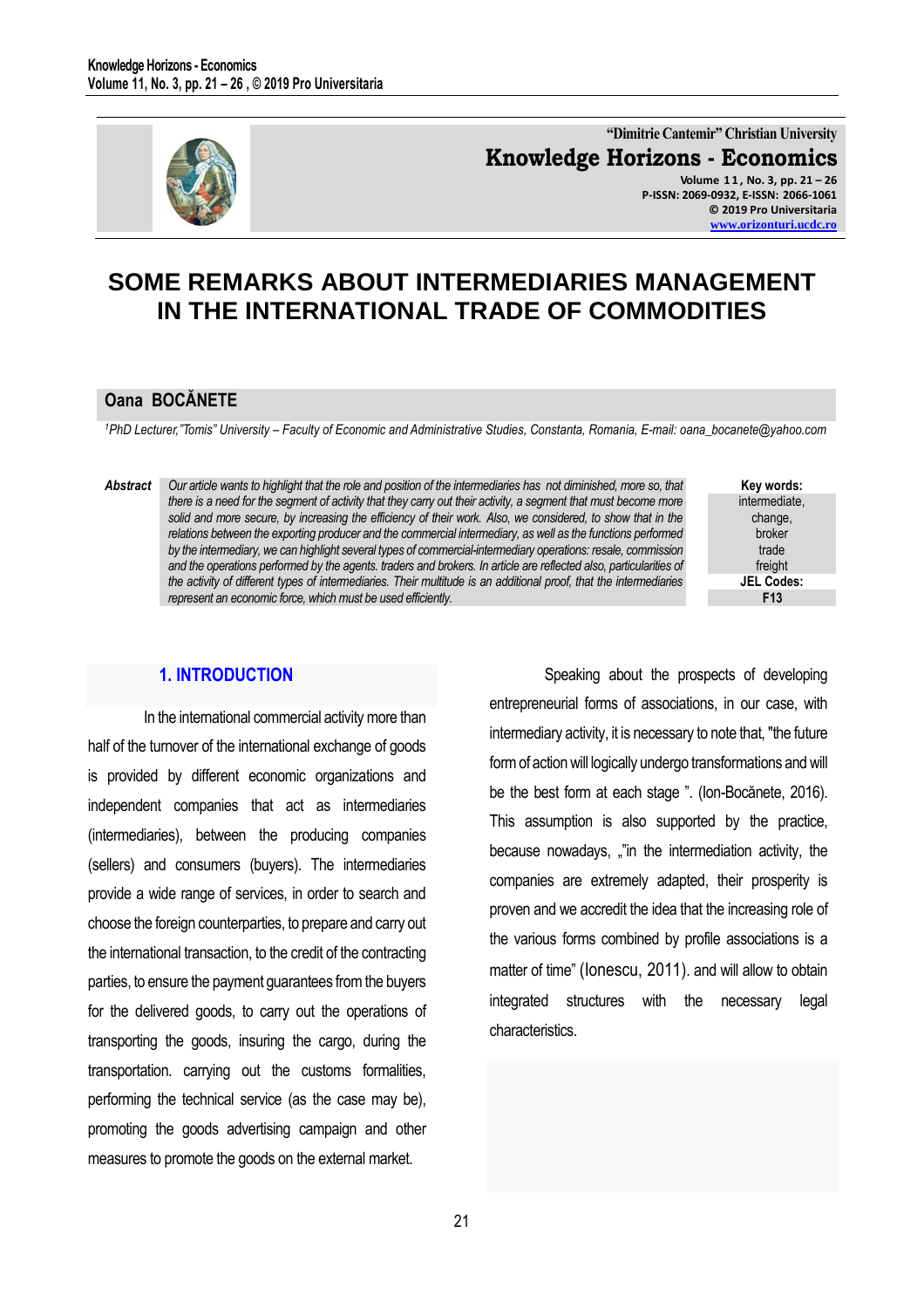## **2. THE NEED FOR INTERMEDIARIES IN TRADING ACTIVITY**

The attraction of the intermediaries when carrying out international commercial transactions is made in order to ensure the savings when carrying out these transactions on the account of the factors: (Baicu, 2000)

- calling on the services of the intermediaries allows the more operative delivery of the goods, which contributes to the increase of the profit as a result of accelerating the movement of the company capital;
- regarding the fact that the intermediaries are closer to the consumers, they can react more quickly to changing market conditions, in this case it is possible to produce the goods under more favorable conditions;
- attracting intermediaries is rational because they contribute to reducing the delivery time from intermediate warehouses, which contributes to increasing the competitiveness of the goods;
- the intermediaries give the exporters advance, investing their own capital in the creation of their own delivery networks;
- being in direct contact with consumers, the intermediaries present an important source of information about the level of quality and competitiveness of the respective goods on a specific segment of the external market;
- when the companies activate on the external market through intermediaries specialized in the delivery of large lots of certain goods, they obtain additional profit as a result of reducing the costs of movement of goods to a unit of goods made. For export oriented production companies, attracting intermediaries is not economically rational only

when they do not provide the company with an additional profit compared to the unsatisfactory production of goods on the external market.

Currently, commercial intermediaries are largely used in the foreign trade of the countries with prosperous commercial activity, such as: United Kingdom, Sweden, Germany, Japan, Norway, France and other industrially developed countries. Some segments of the foreign market for different goods are even wholly monopolized by commercial intermediaries (for example, the UK market is monopolized by brokers) and are not accessible for establishing direct relationships between consumer producers.

## **3. THE INTERMEDIARY SUPPLY CHAIN**

Always, an intermediary supplying company will "be part of a complex of relationships, called a supply chain that incorporates the production process, along with the acquisition of materials and raw materials and the distribution of finished products, encompassing the entire existing process. , responsible for the transformation of the materials taken, from the supplier to the finished products, delivered to customers" (Baily et all, 2004). We present below, a simple schematic variant of the supply chain (Figure no. 1).

As can be seen, the supply chain consists of several elements that are related to the movement of goods and financial resources along it .(Figure no. 1).

In the organizational management of intermediary companies, which is regulated by a series of legislative norms, "the consumer triggers the chain of events, when he decides to buy a product that has been offered for sale, by a firm. The consumer contacts the sales department of the company that registers the order, for a certain quantity and a certain delivery date. If the good is to be produced, it is not in stock and the order will also include the requirements that must be met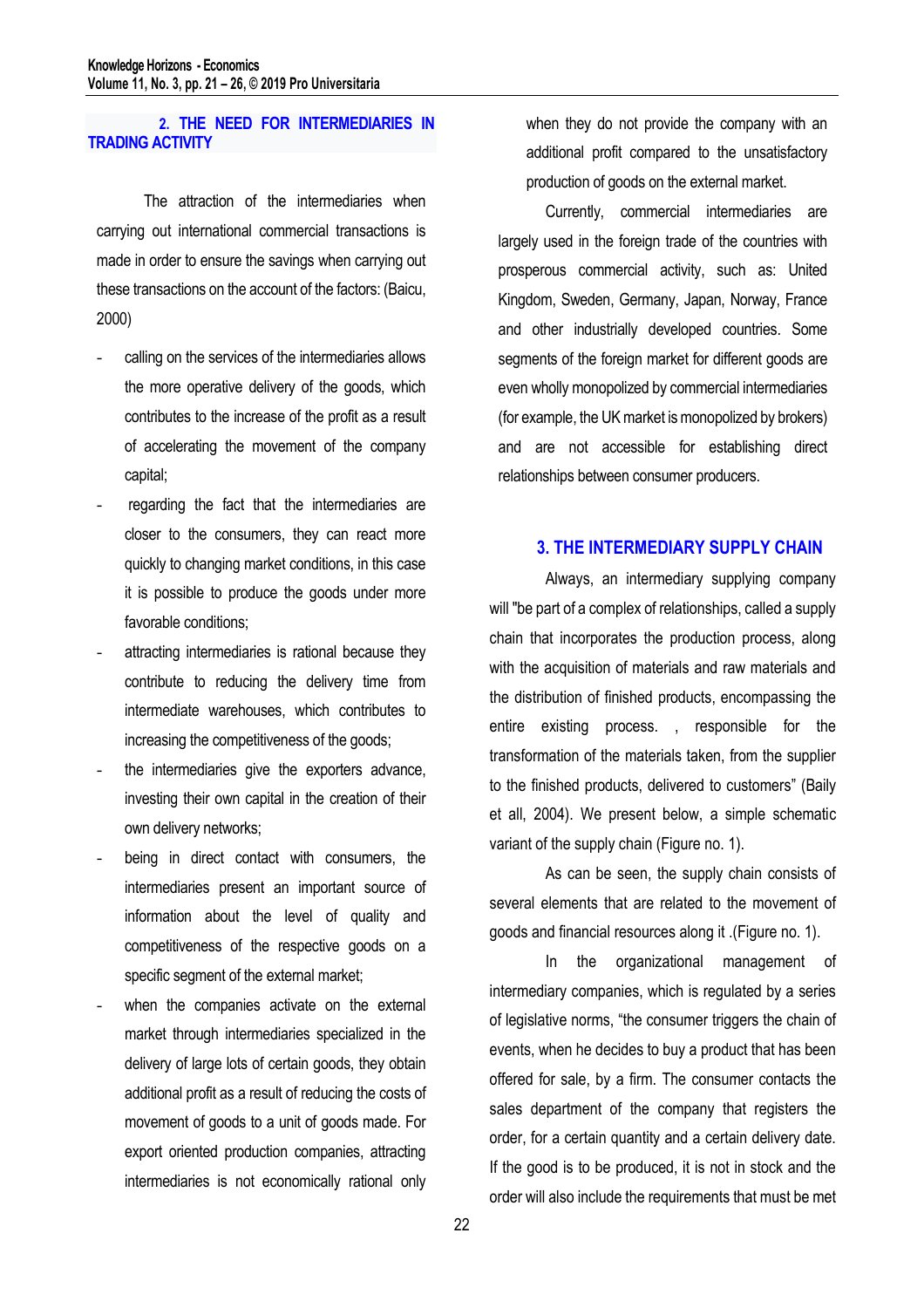## by the production unit"

(https://conspecte.com/Managementul-

achizitiilor/productie-si-aprovizionare.html [accesat la 05 august 2019).



**Figure no. 1 Supply chain (variant)**

Source<https://conspecte.com/Managementul-achizitiilor/productie-si-aprovizionare.html>

## **4. TYPES OF INTERMEDIATE COMMERCIAL OPERATIONS 4.1 RETAIL OPERATIONS**

Depending on the relations between the exporting producer and the commercial intermediary, as well as the functions performed by the intermediary, we can highlight several types of commercial-intermediary operations: resale, commission and operations performed by commercial agents and brokers.

Resale operations are carried out by commercial intermediaries, on their behalf and on their own account. In this case, the commercial intermediary manifests itself as a contracting party, both with the exporting producer and with the consumer, and owns the property rights over the goods, after its payment.

Resale operations can be of two types.

The first type "refers to the operations to which the commercial intermediary pronounces against the exporter as a buyer (based on the international contract of sale-purchase), who becomes the owner of the purchased goods, which can subsequently be performed on any market at any price, based on own decision" (Denuța, 1999). Like intermediaries, in different countries they are named differently. The terminology of merchant - in the USA and England, handler - in Germany, handland - in Sweden is most often used. Such intermediaries, which operate in the ferrous metals market in England are called stockholders. Traders dealing (on his own account) with the sugar trading on the New York International Commodity Exchange are called the operator, and cocoa and non-ferrous metals traders on the London Stock Exchange - respectively dealer and principal.

The second type "refers to the operations in which the exporter grants to the commercial intermediary, called a trader, the right to make his goods on a specific market segment and a strict term determined by the contract signed by the respective parties. For the purpose of carrying out this contract, the contracting parties sign unpaid sales-purchase contracts that determine the quantity and quality of the delivered goods, the price, the conditions of delivery, the form of settlement, the term of payment of the goods, the quality guarantees and the order for presenting the complaints" (Denuța, 1999). This type of traders are also named differently in different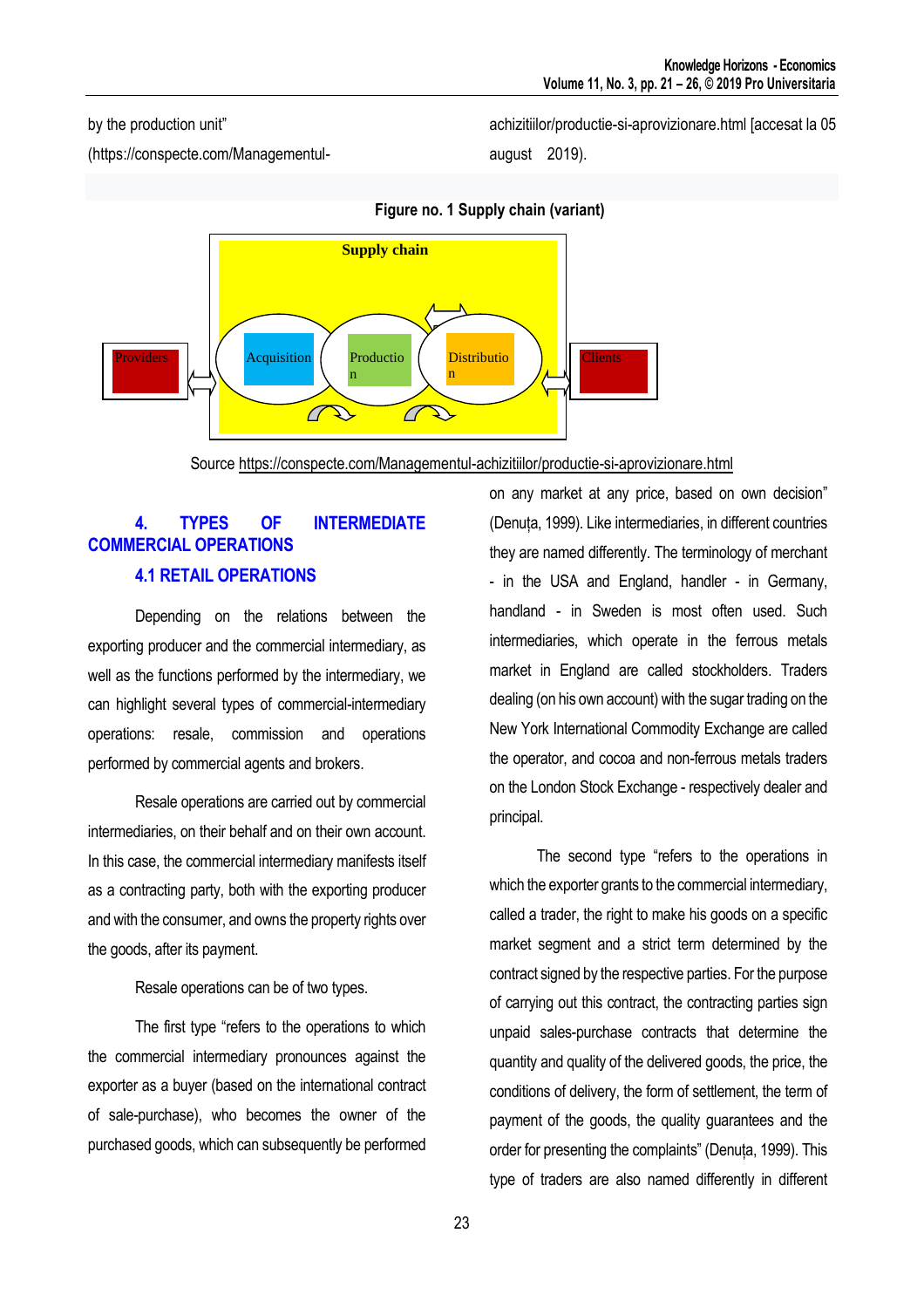countries. For example, in the USA and England - the distributor, in Belgium and Greece - the concessionaire, in Germany - the vertragshandler. The trader in such operations presents the main source of the exporter in organizing the delivery of the goods on the foreign market. Therefore he is obliged to permanently respect the interests of the exporter and to operate strictly within the limits determined by the contract of delegation of the rights of sale.

#### **4.2 COMMISSION OPERATIONS**

The commission operations are carried out by the intermediaries appointed commissioners, who operate on the foreign market on their own behalf, but on the account of the exporter named as a commissioner. The commissioner-client relationship is governed by the commission agreement. According to these agreements, "the commissioner does not procure the goods from the buyer, but only performs salepurchase transactions on behalf of the buyer, ie the buyer manifests himself as the owner of the goods until they are sent directly to the consumer" (Popa, 1997).

The Commissioner concludes with the consumer sales-purchase contracts on his behalf and collects the payments for the delivered goods. That is, the commissioner manifests himself as an intermediary only from the point of view of the client. For the consumer, however, he is a contracting party to the sale-purchase contract.

In the commission agreement, "usually the order for determining the price at which the commissioner will make the goods of the client is stipulated. The price is determined for each consignment and in the contract the minimum or maximum level of the realization price can be established, provided that its increase will not adversely affect the competitiveness of the goods" (Popa, 1997).

For brokerage operations, the commissioner is remunerated as a percentage of the sum of the transaction (on average up to 10%) or in the form of a difference, between the price established by the client and the real achievement price of the commissioner. Usually, the commissioner is not responsible for fulfilling the conditions of the sale-purchase contract by the third party (consumer). Sometimes, however, for additional remuneration, the commissioner's liability conditions for fulfilling the conditions of the salepurchase contract by the third party (consumer) may be included in the commission contract. In this case, the commissioner assumes the responsibility of nonreceipt by the consumer of the goods delivered, in case of his insolvency. Such conditions are called del belief.

"The commissioner is obliged to strictly respect the conditions of the signed intermediation contract and to transfer to the client the payments received from the goods being made, with the deduction of the size of the remuneration and the additional expenses (with the written agreement of the client). Payments are considered to be made after the client confirms their receipt and correctness" (Săndulescu, 1998).

A variety of commission operations are consignment operations. "The consignment agreement presents a contract, under which the consignee (the intermediary) assumes the obligation, at the order of the consignor (the exporter), to perform, within a fixed period of time, for a negotiated size of the remuneration on his behalf and on the consigner's account. the goods delivered to the warehouse in the consignee's country. This type of operation is practiced in case of poor assimilation of the market or when delivering new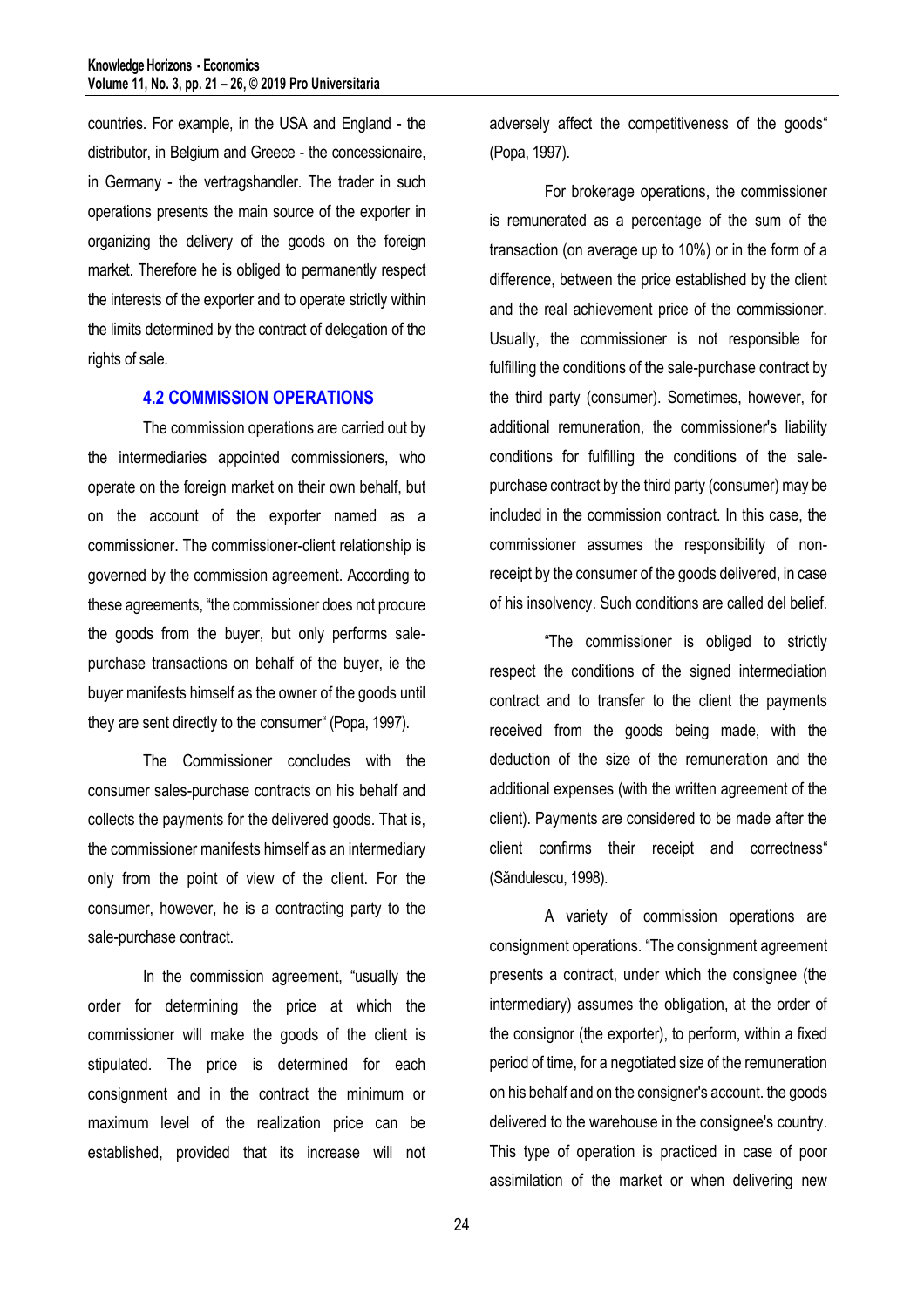goods, unknown to the local consumers" (Stoian at all, 1997).

Making goods from the warehouses of consignors simplifies the penetration of the respective market in relation to the fact that consumers have the opportunity to become acquainted with the goods, not only on the basis of different catalogs or advertising publications, but directly by examining them or even verifying them in action**.**

## **4.3 OPERATIONS OF COMMERCIAL AGENCIES**

The operations of the commercial agents present the order of a contracting party, called principal, to another independent contracting party, called agent (commercial) to carry out sales-purchase transactions on a certain territory from the account and from the name of the principal. "The operations of the commercial agents are performed on the basis of the long term contracts called the agent agreement. The commercial agents are legal persons, who carry out their activity independently, against a set remuneration, without entering into working relations with the principal. Although agents are required to act within the limits of the powers determined by the agent agreement, they are not subject to direct control by the principals" (Pokrovskaya, 1999). The agents organize the commercial negotiations on behalf of its main ones, but do not manifest themselves as a contracting party. They act only as representatives of the principals, within the limits of the responsibilities established by the agent agreement.

## **4.4 BROKERAGE OPERATIONS**

Broker operations consist in establishing through the broker (intermediary) the relations between seller and buyer. Unlike agents, "the brokers are not representatives of exporters, but operate on the basis of certain provisions (orders). Brokers do not participate in

transactions either by name or in their account" (Ișanu, 2004). Broker-dealers in different countries are named differently: in England - brokers, in France - broker, in Germany - makler.

The brokers are given special powers to execute each transaction and they are required to operate strictly within the limits of these powers. Brokers fulfill the specifications of its customers in the following chapters: quantity, quality, price. Usually, at the client's first request, the broker is obliged to present the report regarding the transactions performed on his behalf. Sometimes, for additional remuneration, the broker can assume the obligations of the creditor. The remuneration of the brokers is often determined according to the existing trading habits and ranges from 0.25 to 2-3%. The remuneration of brokers is called: in England brokerage, in France - courtage, in Germany - provision. "The brokers, usually, specialize in the sale-purchase transactions of one or two types of merchandise. More often, they specialize in the sale-purchase of merchandise traded through international commodity" (Ișanu, 2004) exchanges and auction trading.

## **5. CONCLUSIONS**

The rapid development of production and consumption, highlights not only the need for intermediaries, but also the amplification of their role in the economic circuit. This is why we are talking more and more about the role of the distributor, which is "less and less, of a simple intermediary, more or less neutral, but more of an active sales agent, able to probe, stimulate and to orient the demand, also able to put pressure on the offer and to modify the conditions"(Dubois, Jolibert, 1994).

We consider that there is more than necessary, the existence and presence of intermediaries, first of all, in the market. As suppliers and distributors, their role